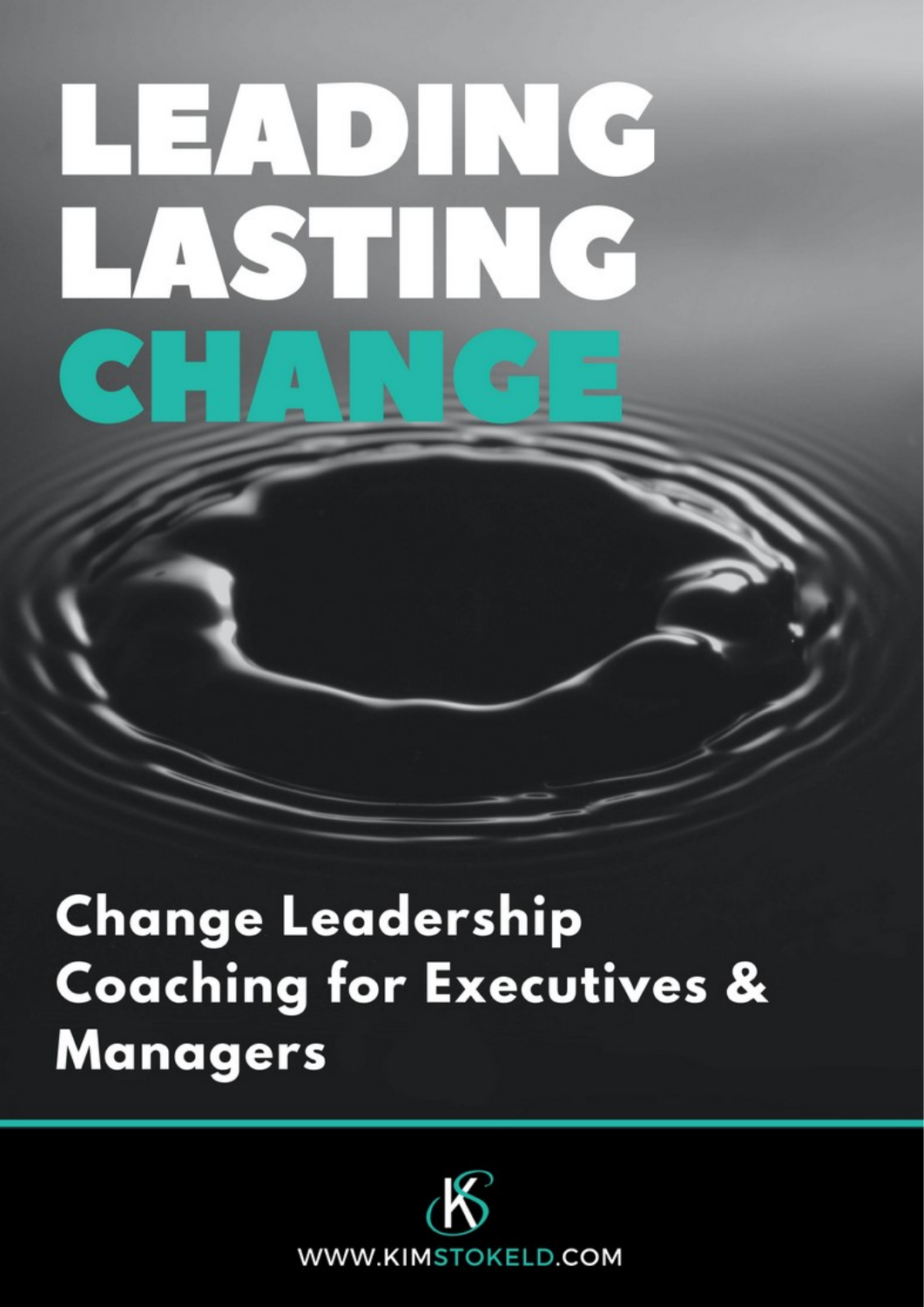

*"Change leadership is going to be the big challenge in the future, and the fact that almost nobody is very good at it – well, it's obviously a big deal"* 

John Kotter, Chief Innovation Officer, Kotter International

#### **CHANGE LEADERSHIP IS NOT CHANGE MANAGEMENT**

**Change leadership** is about bringing people together to a cause—building trust, conviction and passion for that cause—and empowering people to contribute so that change lasts.

**Change management** is the framework and tools to structure and communicate change.

## **CHANGE LEADERSHIP COACHING FOR EXECUTIVES & MANAGERS**

- **IS YOUR ORGANISATION FACING CHANGE OR REFORM ?**
- **ARE YOU AN EXECUTIVE OR MANAGER?**
- **ARE YOUR PEOPLE (OR YOUR ORGANISATION) RESISTANT TO CHANGE?**
- **IS YOUR ORGANISATION SUFFERING STAGNATION & NEED TO BECOME AGILE?**
- **DO KNOW HOW TO LEAD YOUR TEAM THROUGH CHANGE SO THAT PEOPLE ARE ENGAGED & CONTRIBUTING?**

### **LEADERSHIP FOR LASTING CHANGE**

*In this executive coaching program, you will:*

- Learn self-awareness and self-leadership to maximise your own leadership & performance potential.
- Have practical confidence & self-belief in leading change and leading your teams/people.
- Understand how to communicate the vision (or cause) in a way that inspires trust, confidence and passion.
- Inspire and leverage your circle of influence to achieve success in change (and other business/personal goals).
- Understand how to overcome 'change resistance'.
- Engage your people to contribute to change to create sustainable, practical & effective outcomes.



# kimstokeld.com

**E: me@kimstokeld.com M: +61 416 261 336**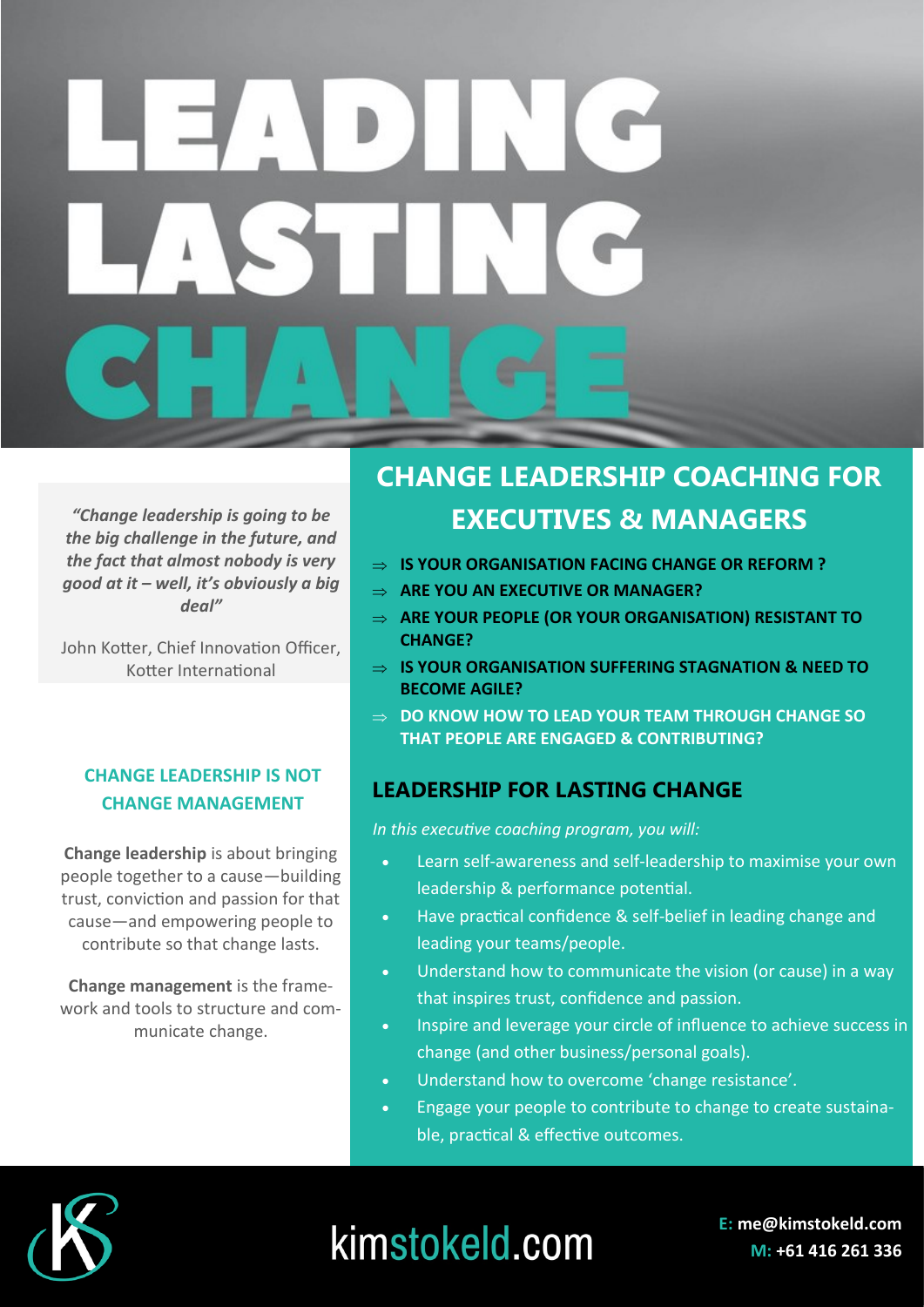#### **THE PROGRAM**

This 12-week executive coaching program typically involves:

- 6 x 1.5 hour coaching sessions (face-to-face, phone or Skype)
- Pre-session or between-session activities & reflection

*(Programs can be tailored to suit in some cases)*

#### **THE APPROACH**

Clients advantage from an approach that combines informative learning with practical coaching. Sessions:

- Provide comprehensive learning
- Provoke insights
- Promote self-awareness
- Support open dialogue
- Provide practical application
- Facilitate real-time analysis and strategic discussion of real-world scenarios
- Encourage self-confidence

#### **INCLUDED:**

- Pre-coaching self-assessment
- 360 degree feedback (if requested)
- Email support

#### **WHO IS THIS PROGRAM FOR?**

This program is for leaders, managers and aspiring managers who are ready to take responsibility to evolve as influential and functional change leaders in their organisation.

Change only happens when leaders can leverage engagement and contribution. A committed team will embrace and create change, while an apathetic, resentful team will sabotage change.



**Become the leader who inspires, drives and creates lasting change in your organisation.** 

#### **PROGRAM GOALS**

This program is designed to achieve practical and transformational goals so that you can:

- Understand the differences between leadership, change leadership and change management
- Identify your own capabilities & gaps as a Leader and a Change Leader
- Have a sound understanding of Emotional State and how this impacts/leverages change and emotional culture
- Learn self-awareness and how to shift your own Emotional State
- Understand the phases of change
- Learn how to shift change resistance
- Understand how to use the CAUSE | CONVICTION | CONTRIBU-TION principles through the layers of change
- Gain skills and confidence as a communicator and influencer
- Understand the ONBOARD principle and become your own believer
- Understand how to embed KAIZEN principles of continuous improvement into team culture.
- Achieve practical confidence in leading change



## kimstokeld.com

**E: me@kimstokeld.com M: +61 416 261 336**